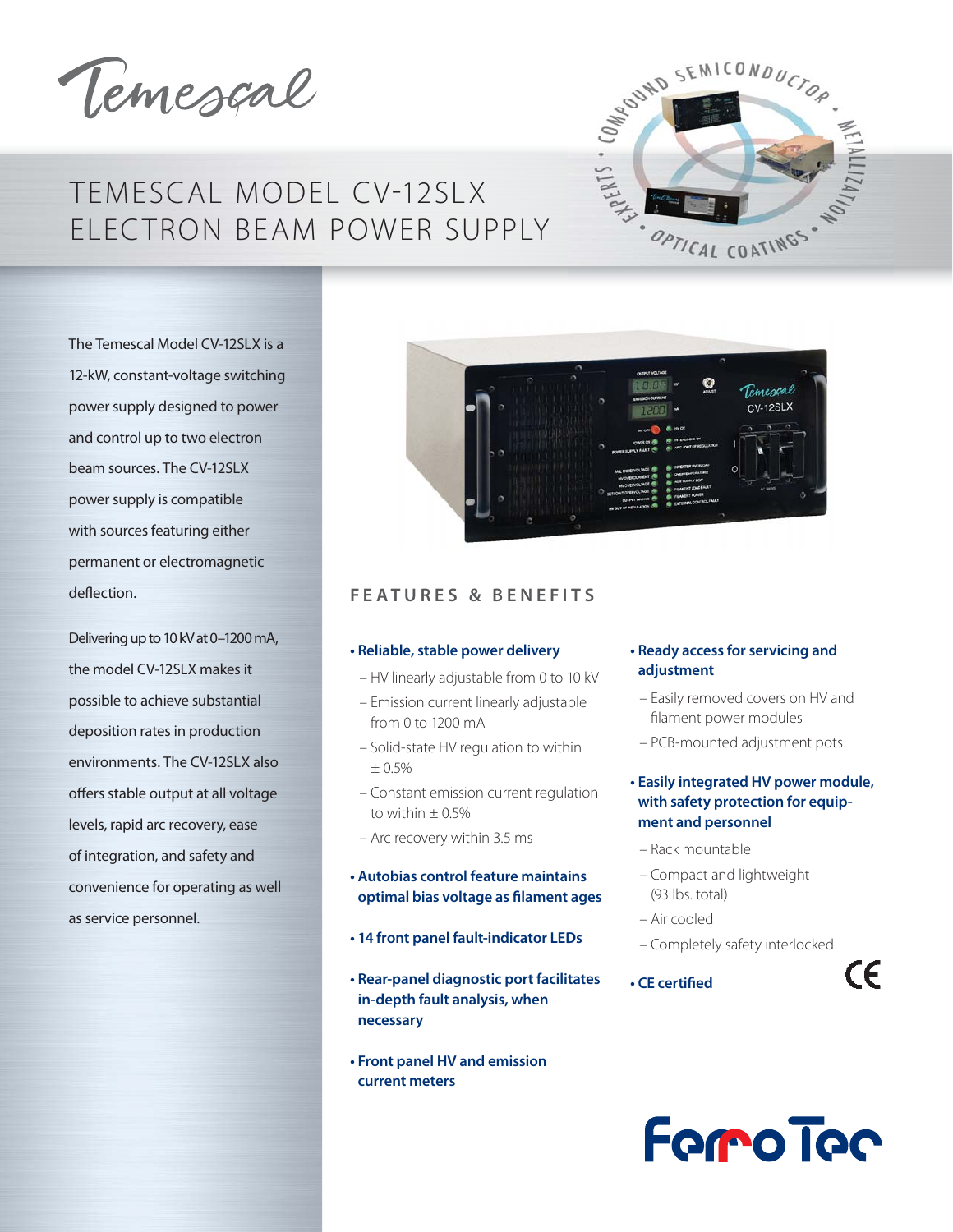### **R ELIABLE , F ULLY R EGULATED O UTPUT**

The CV-12SLX is capable of continuously delivering 10 kV at 1200 mA, as well as filament power. This level of output makes it possible to achieve substantial deposition rates in the most demanding production environments. Because input power is choke-input filtered and fully rectified, HV output is unaffected by power line fluctuation, ripple, voltage sag, or frequency variation. High voltage and emission current are both regulated to within ±0.5%, with the HV regulated by a high-frequency switching inverter. The resulting HV stability ensures a consistently tight beam spot, yielding optimal evaporation rates at any power level.



**CV12-SLX Arc Recovery Waveform** 

### **R APID , R OBUST AR C R ECOVERY**

The CV-12SLX features acute arc sensing, rapid power cutback capabilities, and arcdown recovery times within 3.5 ms. With an output circuit robust enough to survive the most protracted cutback-and-recovery cycles, the CV-12SLX is ideal for optical applications, where water molecules, adsorbed by the powdered media, often trigger intense microarcing during the predeposition phase. Power supplies designed merely to cut power in response to such microarc flurries liberate the water from these media very slowly. In some cases, such power supplies may prove incapable of completely exhausting the water from the target material.

The Model CV-12SLX applies a higher average power level to the target material, compared with conventional power supplies, ensuring that water is more quickly and effectively liberated from the media and pumped away. For fabs dedicated to these optical applications, the benefits of the CV-12SLX over conventional power supplies include higher reliability, a reduction in maintenance downtime, and improved run-by-run efficiency, yielding higher productivity.

### **I NTERLOCKS**

The Model CV-12SLX incorporates all internal interlocks required to ensure reliable operation and the protection of personnel and equipment. External interlocks can also be supplied via the power supply's remote-I/O interface.

### **TemEBeamTM EBC Integrated Controller**

In evaporators without a PCL-based system controller., the TemEBeam EBC Integrated Controller provides the sole means of controlling the E-Beam power supply. In such systems, the EBC is therefore a required accessory for the CV-12SLX. Using the EBC's touch screen (see illustration below), the user can switch the e-beam on/off or switch the high voltage and the gun on and off independently of each other. The EBC also enables the user to set the kV and the emission power setpoints and to monitor the emission and filament currents in real time. The EBC can be configured to operate in stand-alone mode or in conjuction with singleand multilayer deposition controllers or PLC-based system controllers.



**The EBC's Operations>E-Beam Screen**

Arc event to 80% voltage recovery in approximately 3.5 ms. Graph scales are:  $X = 2.5$  ms/division;  $Y = 2$  kV/division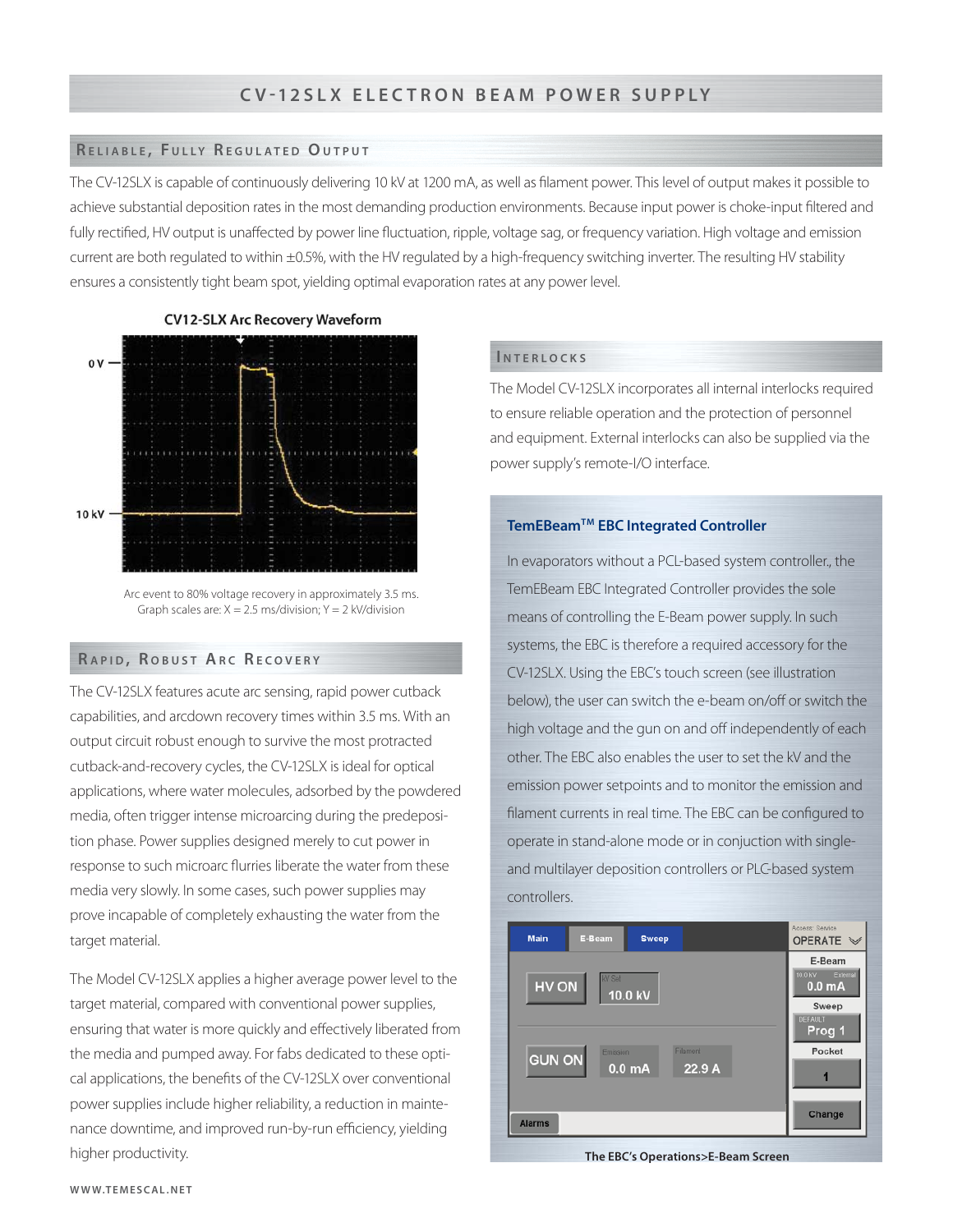

### **Fault Indicator LEDs**

In the list below, LED names followed by asterisks are latching (i.e., Power Supply) faults. Unless otherwise noted, all LEDs turn red when the fault condition in question occurs.

- **Power Supply Fault.** One or more latching faults has occurred.
- **Rail Undervoltage.\*** Inverter rail voltage is below 220 VDC on a 208-V unit or 427 VDC on a 400-V unit.
- **HV Overcurrent.\*** HV output current is more than 105% of its maximum of 1200 mA.
- **HV Overvoltage.\*** HV output voltage is more than 105% of its maximum of 10 kV.
- **Setpoint Overvoltage.\*** HV output voltage is outside a ±5% tolerance range with respect to its setpoint value.
- **Output Arcing.\*** Arc rate exceeds 200 arcs/sec., or continuous arcing persists for more than 120 sec.
- **HV Out of Regulation.** Turns yellow for 2 seconds each time the Arc/Out of Regulation LED flashes.
- **Interlocks OK.** Green when all interlocks (including power supply covers) are satisfied.
- **Arc/Out Of Regulation.** Flashes yellow when sub-threshold arcs occur or when HV is momentarily out of regulation for any other reason.
- **Inverter Overload.\*** Inverter current has exceeded its maximum of 100 A.
- **Overtemperature.\*** Inverter temperature above 67° C, or cooling fan failure.
- **Aux Supply Low.\*** Nominal 24 VDC control voltage is below 19.5 VDC.
- **Filament Load Fault.** Turns red to indicate an open filament circuit  $(=\text{filament broken or burnt out}).$
- **Filament Power.** Green when filament power supply is powered up.
- **External Control Fault.\*** Fault in the I/O Switches Power circuit.

## **SPECIFICATIONS**

| <b>Input Power</b>           | 208 VAC +10%/-5%, 60 Hz, 50 A, 3-phase delta (4-wire)                               |
|------------------------------|-------------------------------------------------------------------------------------|
|                              | or 400 VAC +10%/-5%, 50 Hz, 30 A, 3-phase delta (5-wire)                            |
| High-voltage output          | 12 kW at 10 kV max. output; fully adjustable 0–10 kV; regulated to within $\pm 5\%$ |
| <b>HV Circuit</b>            | Accurate voltage control                                                            |
|                              | Constant ground reference                                                           |
|                              | Instantaneous arc recovery                                                          |
|                              | Air-cooled                                                                          |
| <b>Beam Current</b>          | Fully adjustable from 0-1200 mA; regulated to within $\pm 5\%$                      |
| <b>HV Power Supply</b>       | Dimensions: 8.75 in. $H \times 19$ in. W $\times$ 23 in. D                          |
|                              | Weight: 93 lbs.                                                                     |
| <b>Filament Power Supply</b> | Input Power: 208 VAC $\pm$ 10%, 3.5 A, 50/60 Hz, single-phase                       |
|                              | Output: 10 VAC, 50 A, 28.5 kHz max.                                                 |
|                              | Dimensions 6.5 in. $H \times 6.5$ in. W $\times$ 11 in. D                           |
|                              | Weight: 10 lbs.                                                                     |
| <b>Environment</b>           | Must be free of corrosive vapors                                                    |
|                              | Ambient temperature: 40°C maximum                                                   |
|                              | Humidity: 10%-90%, noncondensing                                                    |
|                              |                                                                                     |